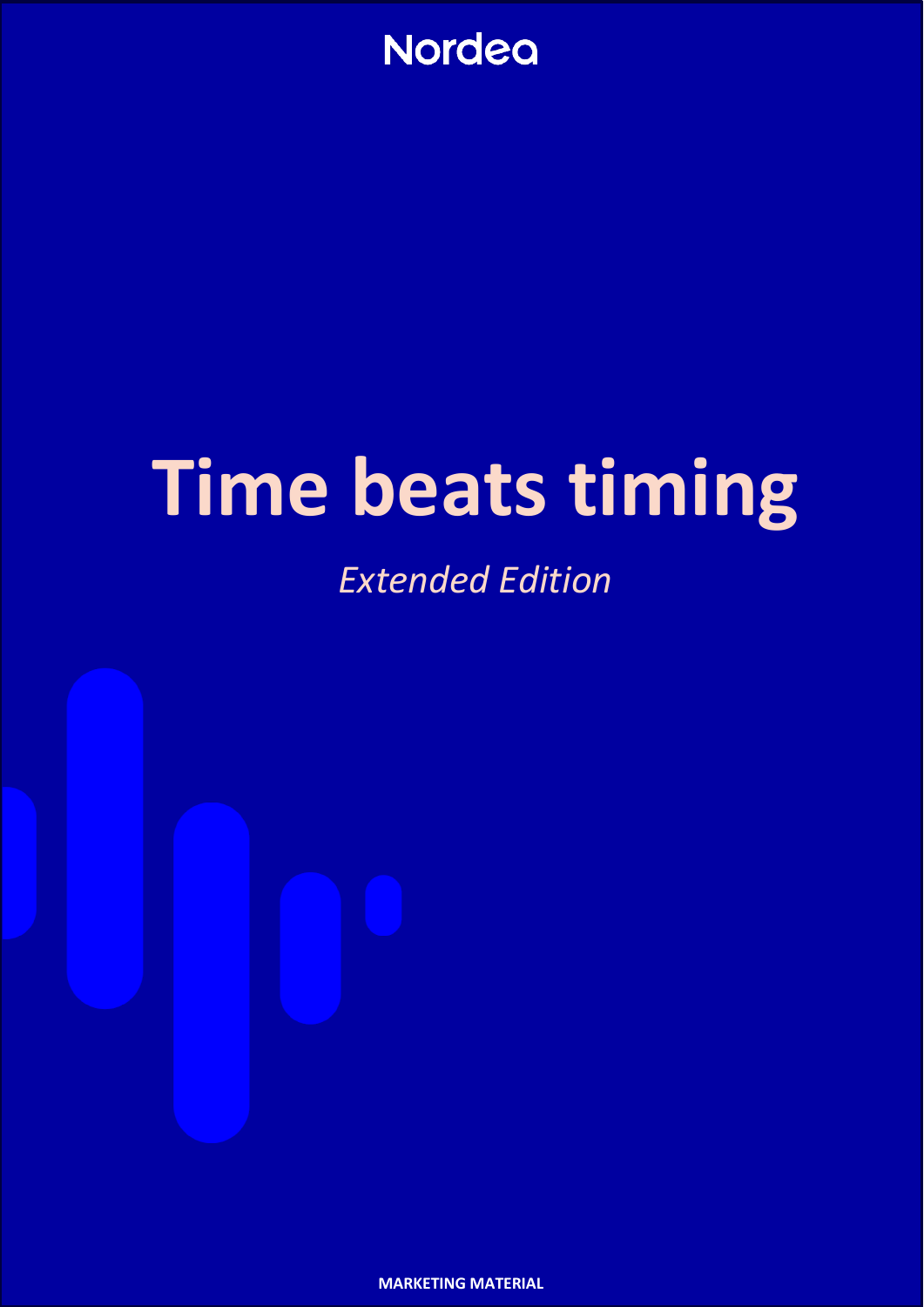#### **Introduction**

Many individuals and families are currently not enjoying the potential benefits of long term investing. Historically, risk free deposit rates have been significantly more attractive than now, where people in some cases even are experiencing negative rates. One way to potentially achieve better returns is to take an appropriate level of risk and invest in the broad equity market.

We (the authors) do acknowledge that for non-professionals it can be highly complex to navigate in the financial markets, and it becomes even more difficult when trying to find answers through medias as well as social platforms, where answers can be many and often wrong. We see mainly two reasons for this;

- 1) The medias tend to focus on short term market development- and expectations. This is the nature of news, and while the entertainment value is high, it is our view that most retail investors would be better off with a more balanced information stream of short term news and long term research.
- 2) The internet is a place where anyone can share views, ideas and even recommendations. The information has an extreme degree of variation in quality, and while they are free of charge and often based on good intentions, they can be costly for the investors following them.

We have identified timing as one of the main sources to complexity, uncertainty and even myths. Our advice for most customers has always been "don't even try to time the market"<sup>1</sup>, and we can illustrate this by breaking down historical returns with- and without the best days. Interestingly, missing out on the 10 best days since 2000 would reduce the return from 165% to 41%<sup>2</sup>! Now, one would need to be very unlucky to end up in such a scenario, but the example emphasizes the point very well. Our aim with this publication is to dig deeper and provide an information foundation enabling you to make the right decisions.

We have formulated 5 myths based on the most common questions we get, and we have either confirmed or busted the myth after crunching 50 years of historical data. No one knows what the future brings, but we strongly believe that we can learn from the past. The myths in this publication are:

- 1) Time is your friend
- 2) Never invest all at once
- 3) Wait for the dip
- 4) Take your money and run
- 5) Run while you still can

<sup>&</sup>lt;sup>1</sup> There are several important differences between this and the tactical bets done by the Nordea House View team. Our team consists of 10 highly skilled investment professionals who follows the market constantly, and the bets are adjustments of in most cases 5% of the portfolio as an overlay to the long-term strategic asset allocation.

<sup>&</sup>lt;sup>2</sup> Based on calculations with daily frequency for MSCI World Total Return Index in USD from 31/12/1999 to 20/01/2021. Source: Nordea, Thomson Reuters.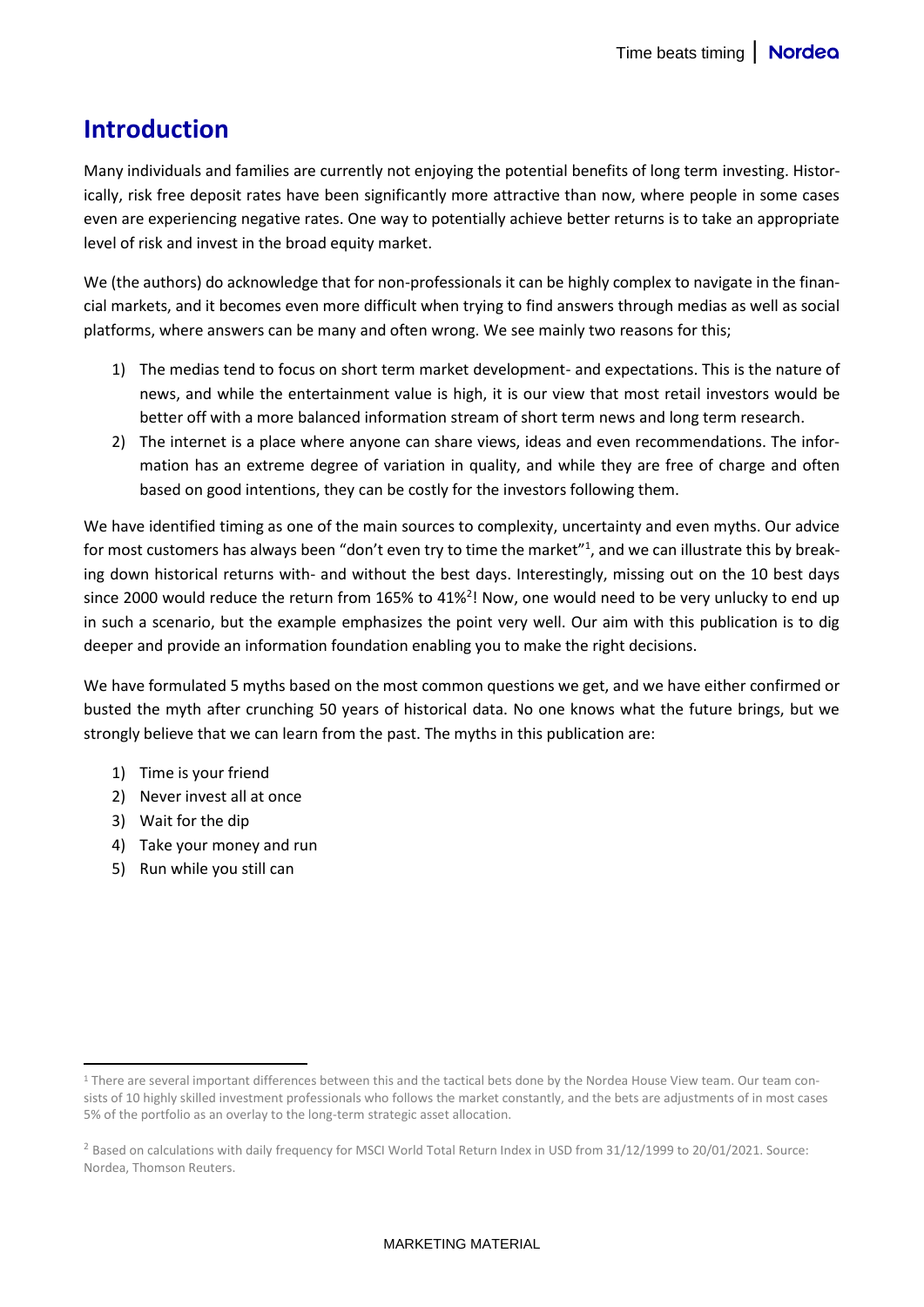## **Myth 1: Time is your friend** (CONFIRMED)

*"Time is your friend when it comes to investing in equities, and the earlier you start, the better your odds will be despite times of uncertainty and even crises."*

**Conclusion:** Based on historical data time has indeed been the investors' friend in the equity market! In the short run, the market can be rough and brutal, but what we have learned by dissecting the data is, that even with a relatively short time horizon of 1 year the historical risk of having a negative return has only been 23%. This risk has been gradually reduced by adding to the time horizon, and no matter how unfortunate the timing would have been, no investor has historically realized a loss with a time horizon of more than 12 years historically, when investing in the broad global equity market<sup>3</sup>.



**Methodology:** We tested the myth by looking at monthly historical data for MSCI World Net Total Return USD Index from the end of 1969 to the end of 2020. MSCI World is a commonly used global index and provides us representative data on the general development in the global equity market. To see if time is your friend we tracked the returns for all the available rolling 1, 3, 5, 10, and 15-year periods. We calculated the rolling returns as follows. In December 1969 we calculated the return for each of the different time horizons. We then shifted the data one month ahead and repeated the calculations. The calculation process was repeated until the end of the dataset was reached. This means we calculated the returns for every time horizon, starting on every month, as long as enough data was available, for 50 years. Conclusions were then made based on the findings.

<sup>&</sup>lt;sup>3</sup> Based on calculations with monthly frequency on MSCI World Net Total Return USD Index. Source: Nordea, Bloomberg.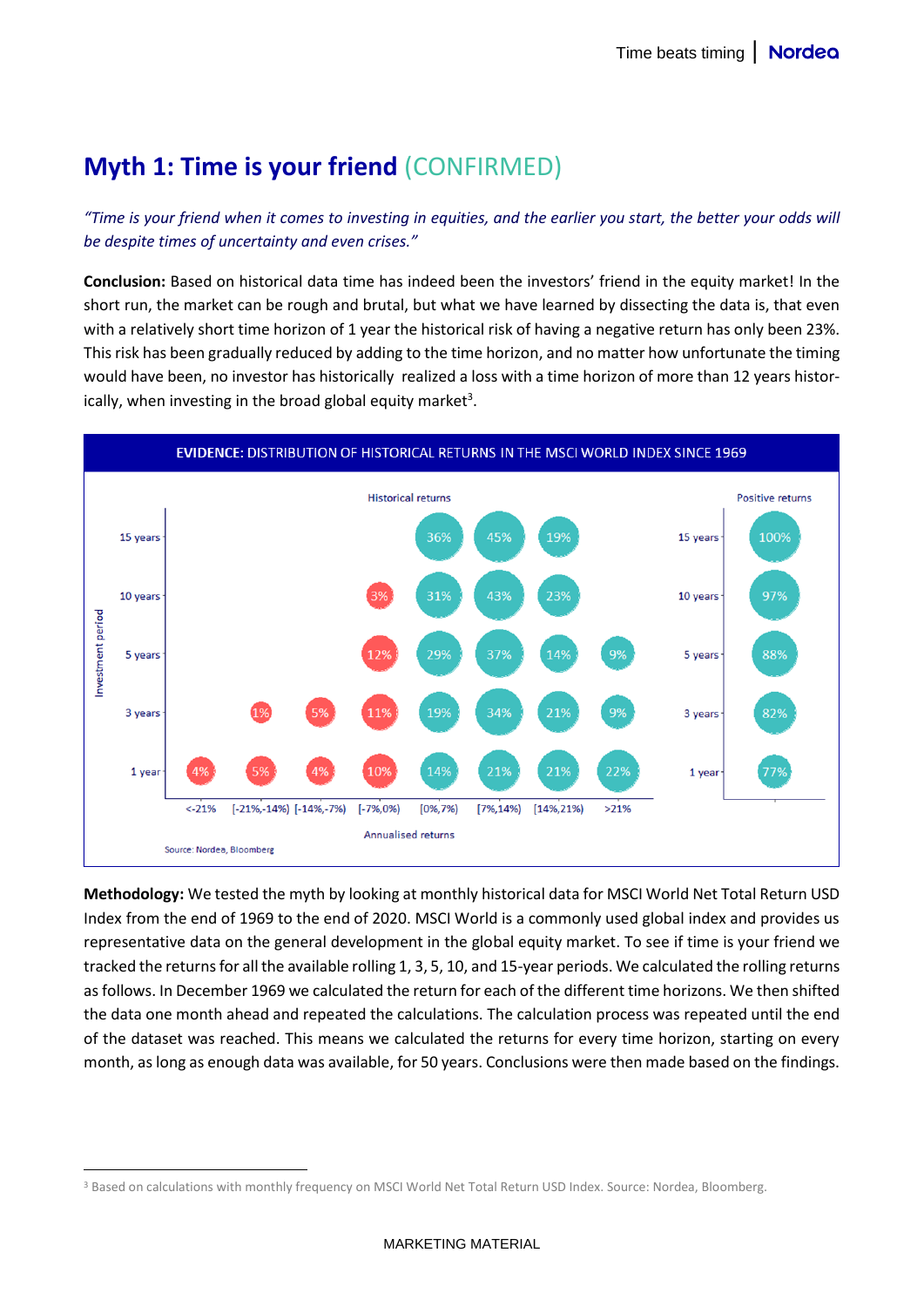### **Myth 2: Never invest all at once** (BUSTED)

*"If you have an investable lumpsum, you should never invest all at once due to the risk of the equity market crashing immediately after you have entered, which will leave you with a significant loss of capital. Instead, you should split up your investments over time to mitigate this risk."*

**Conclusion**: We learned from the first myth, that with a sufficiently long time horizon, even the most unlucky investors have ended up with positive returns in the broad equity market. Further, the historical data reveals, that splitting up your investment over a time span reduces your average returns, and the longer the entry period, the more of the returns you give up compared to investing all at once. Therefore, investors have been better off investing all at once historically, and therefore this myth is busted! We do acknowledge that the risk is reduced by splitting up the investment, and that each investor of course need to invest according to their financial situation, investment objectives, including time horizon and risk tolerance. Still, our general philosophy is to find the right individual risk level through a mix of assets rather than splitting up equity investments over time.



**Methodology**: We tested the myth by looking at monthly historical data for MSCI World Net Total Return USD Index from the end of 1969 to the end of 2020. We decided to look at one-year periods and how entering the market over time affected the risk and return. After the one-year periods the investor is fully invested, and the conclusions will therefore not change if we extended the holding period to more than one year afterwards. In the dataset we have 600 unique one-year periods with monthly data. For all the one-year periods we tested the risk and return an investor would have received historically by investing all at once. This is the 1-month point in the graphs. We also tested the risk and return the investor would have received by instead splitting up the investment in equal amounts from 2 to 12 months. This means we have checked the performance of each strategy, starting at any given month for 50 years. We analysed the results and made conclusions based on the findings. The risk is calculated as the annualized standard deviations of returns.

#### MARKETING MATERIAL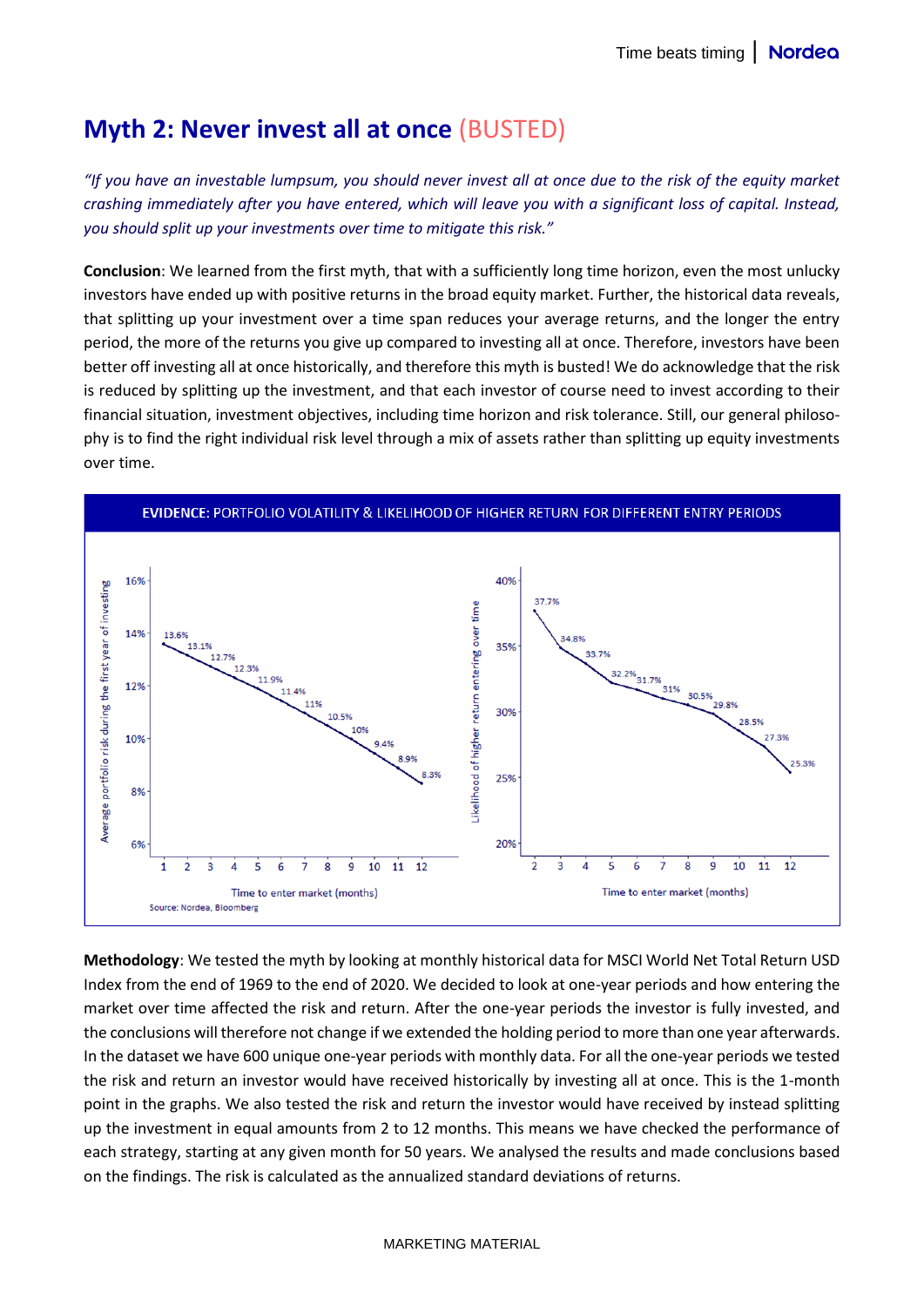## **Myth 3: Wait for the dip** (BUSTED)

*"If you are looking to invest your wealth, you should stay on the side-lines and wait for the market to drop before you enter. By doing so, you will enjoy a higher return, as you will buy with a discount!"*

**Conclusion**: Historically, waiting for the market to drop, has not been the winning strategy in the equity market! The data reveals that investors waiting on the side-lines, have had the odds against them, and the odds as well as the average returns have become increasingly unattractive as the required market drop magnitude increases. The reason for this is comes back to the first myth, where we learned that time has been the investors' friend in the equity market, and the discount by waiting for the dip has simply been more than offset by the fact that the equity market has gone more up than down over time. As an example, waiting for a 10% drop is rather unattractive, if the market increases by 20% before this opportunity arises.



**Methodology**: We tested the myth by looking at monthly historical data for MSCI World Net Total Return USD Index from the end of 1969 to the end of 2020. For each month since December 1969, we have tested what the index value was, compared to the index values after the next drawdowns of different sizes. If the value was lower after the drawdown you would have been better off waiting. If the value was higher after the drawdown you would have been better off by investing straight away. We performed the above test for 51 years and tested the results over 600 different starting points. The results were analysed and we concluded based on the findings.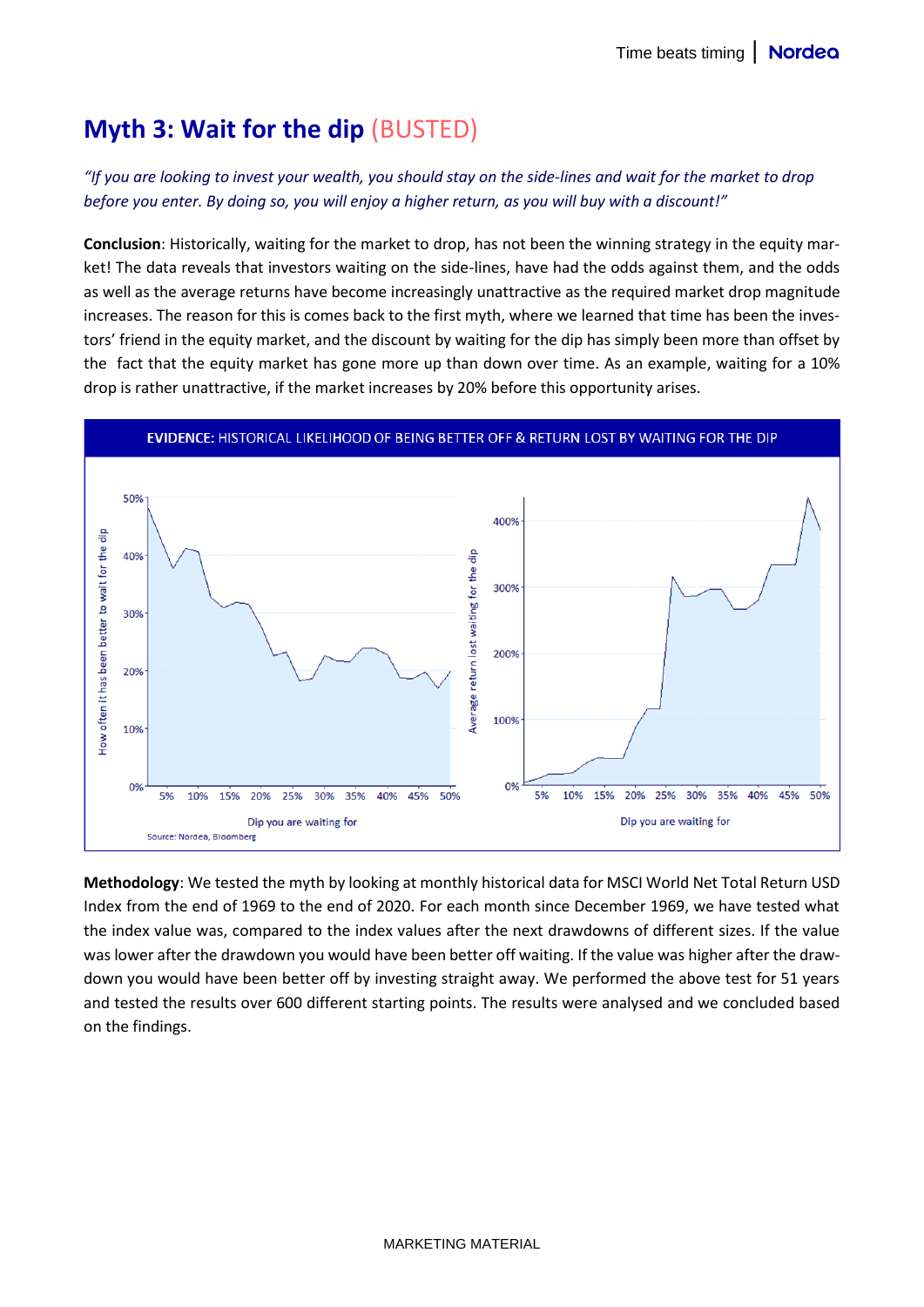## **Myth 4: Take your money and run** (BUSTED)

#### *"When the market is trading at all-time high, you should take profit, as the risk of a drop in the market is high!"*

**Conclusion**: Selling when the market reaches a new top has not been a winning strategy historically. We can see from the historical data, that the likelihood of a positive return in the future, is actually higher when the market trades at all time high compared to when it does not, and further, we also see that the average return has been higher! Our interpretation of this is, that when the market is trading at all-time high, it is often for good reasons. In other words, the reason behind the strong financial markets is in most cases a strong underlying economic development rather than bubbles. When that is the case, the positive development tends to continue, which long-term investors have benefitted from historically. From all the 176 peaks we found in the time period studied, investors received a positive return in 8 out 10 cases looking 1 year ahead, and the average return has been 2.4 percentage points higher compared to 1-year periods starting when the market has not traded at all-time high!



**Methodology**: We tested the myth by looking at monthly historical data for MSCI World Net Total Return USD Index from the end of 1969 to the end of 2020. First we calculated returns over different time periods from every historical peak and how often we observed positive returns over the same time periods. Peaks were defined as when the value of the index was higher than any historical value for each point in time. We found 176 historical peaks in the dataset. We then performed the same calculations for all the starting points that were not peaks. The results were analysed and we concluded based on the findings.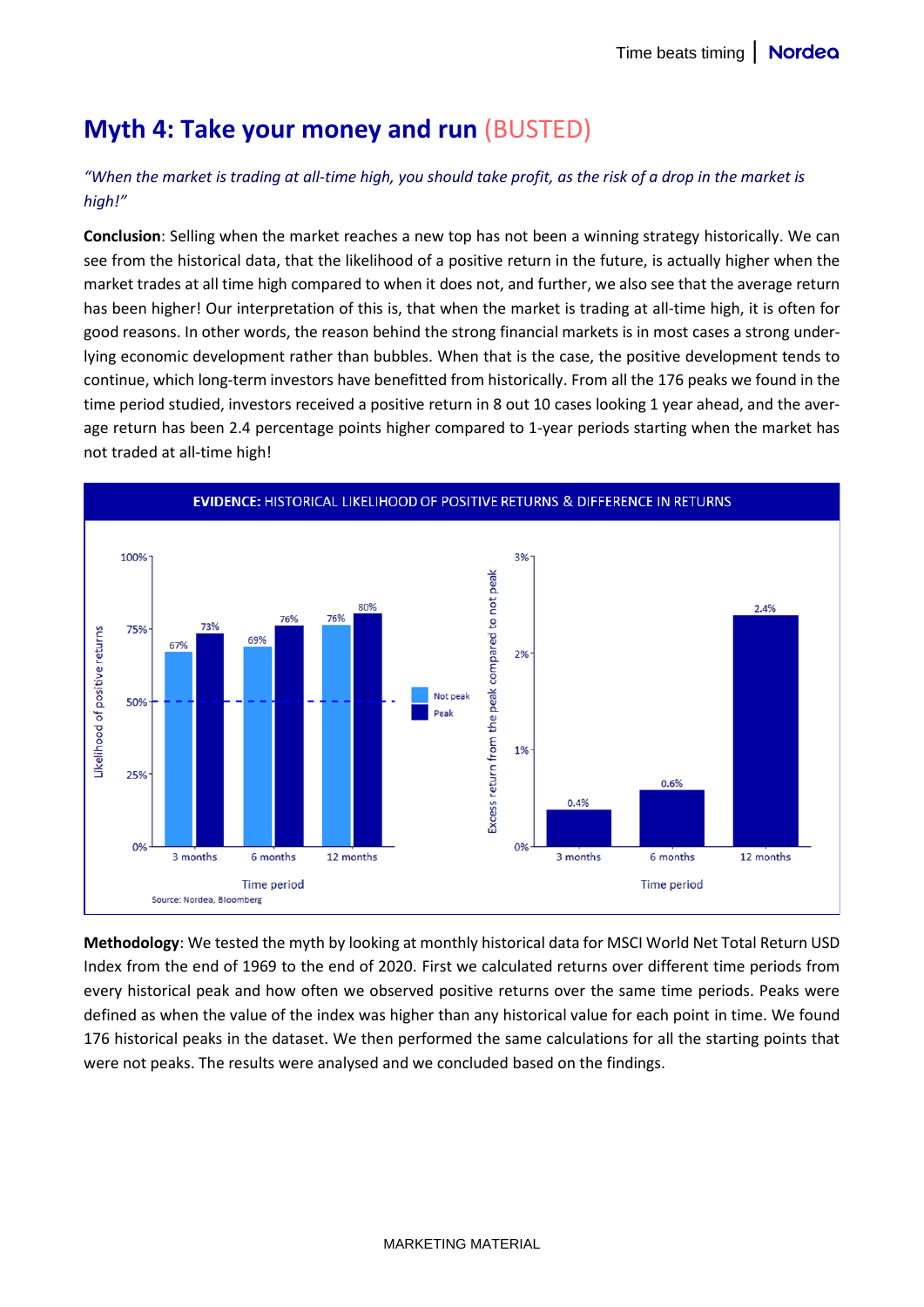## **Myth 5: Run while you still can** (BUSTED)

#### *"When the market drops, you should immediately sell your holdings, before you lose all of your money"*

**Conclusion**: Selling straight after a drop in the market has turned out to be a bad strategy historically. The likelihood of a positive return in the following three to twelve months after a drop in the market has in general been similar to the likelihood of positive returns under "normal" circumstances, and for big drops in the market, the likelihood of a positive return afterwards have actually been higher. As an example, 6 months after a drop of more than 8% during a single month, we have observed a positive return in almost 8 of 10 cases. The reason is, that the market historically has had a strong tendency to rebound after drawdowns. This also explains the fact, that we observe higher average returns after drops in the market. We do acknowledge, that some drawdowns might be the start of severe recessions, but in the bigger picture, these occur quite rarely. Based on the fact that the odds for investors have been similar or better after a drop in the market, and that the average return has been higher, we conclude that this myth is busted! This is in line with our philosophy, that investment decisions should be based on a long term investment strategy rather than emotions.



**Methodology**: We tested the myth by looking at monthly historical data for MSCI World Net Total Return USD Index from the end of 1969 to the end of 2020. First we calculated returns over every possible 3, 6, and 12 month rolling time periods. Then we counted how many return observations that were positive. Finally, we performed the same calculations starting straight after monthly drops in the market of more than 5% and more than 8%. The results were analysed and we concluded based on the findings.